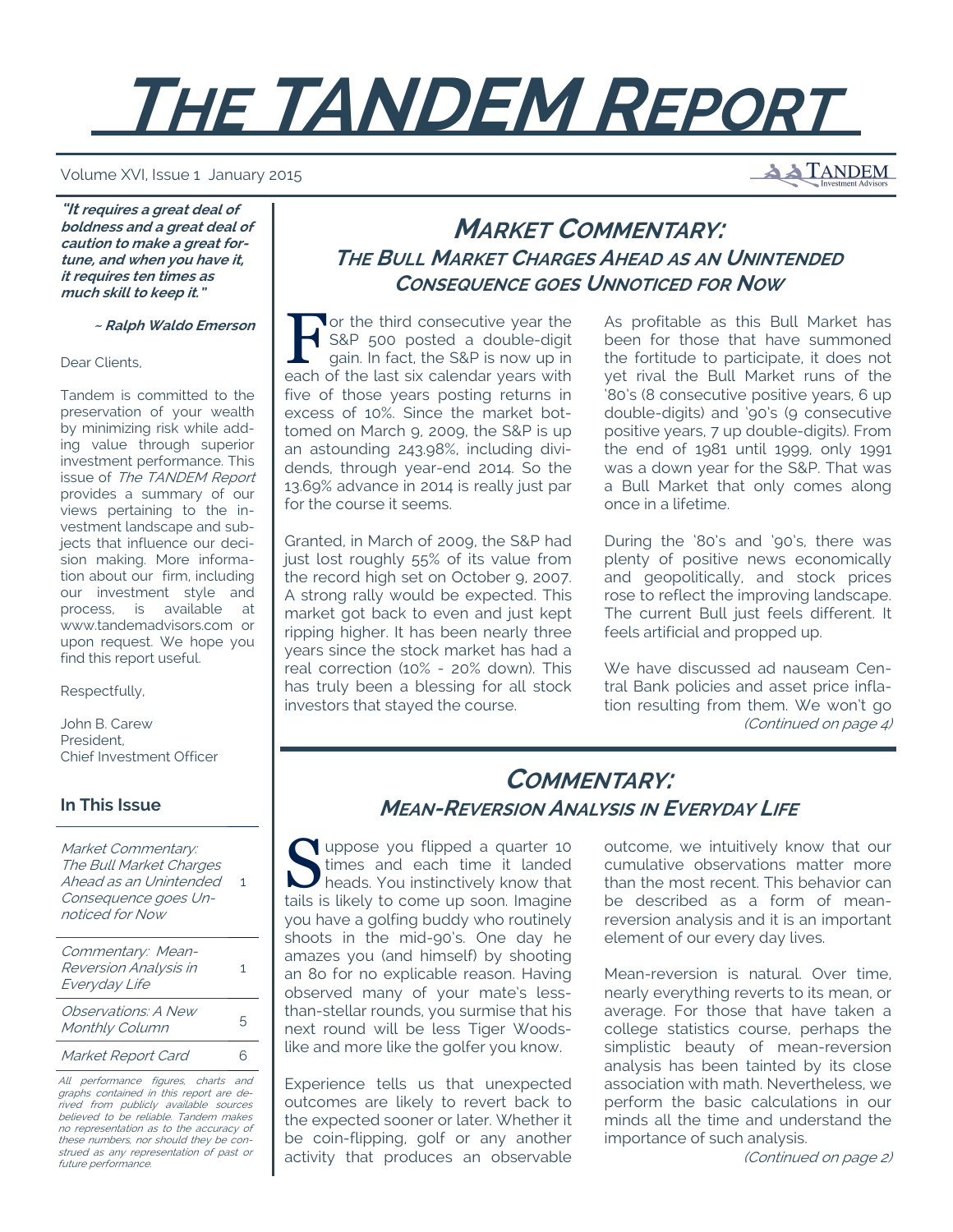## **COMMENTARY (CONTINUED)**

#### (Continued from page 1)

Why do shoppers get excited about a sale? Because prices are lower than normal! And they know that when the sale is over prices revert back to normal. This is mean-reversion analysis.

Mean-reversion analysis also works well when performing investment analysis. In fact, it is the cornerstone of Tandem's proprietary investment process. When followed, this analysis can tell investors when stock prices are on sale and when they are too high.

So why is mean-reversion analysis so rarely used by investors, even professional ones? Too often investors get caught up in the hype of the now, or allow some past outlier experience to cloud the ability to properly analyze the situation at hand.

Not every reversion to the mean has to be calamitous or glorious. Most aren't. But reversion always happens, and will happen again sometime.

The chart below illustrates the S&P 500 and it's approximate mean over the past 55 years. The price of the S&P routinely travels along its mean, sometimes above it and sometimes below it. Yet each deviation inevitably results in a reversion. Therefore, it is reasonable to conclude that the best times to buy are when the price is below its mean and the best times to sell are when the price is above its mean.

Some may infer that this analysis leads to the conclusion that there are times to get into the market and times to get out of the market. We could not disagree more strongly! We believe that one should never time the market. Getting out and back in and out again and



Presently, we see many investors split between two camps: those that believe everything looks grand and the market will continue higher and those that believe nothing is grand and the market is bound to fall precipitously once again. But a little bit of mean-reversion might suggest that neither outcome is the likely one.

back in again is folly.

Rather, we believe that mean-reversion analysis is more useful when performed on a stock-by-stock basis with little attention paid to the overall market. Tandem has built an entire investment process around (Continued on page 3)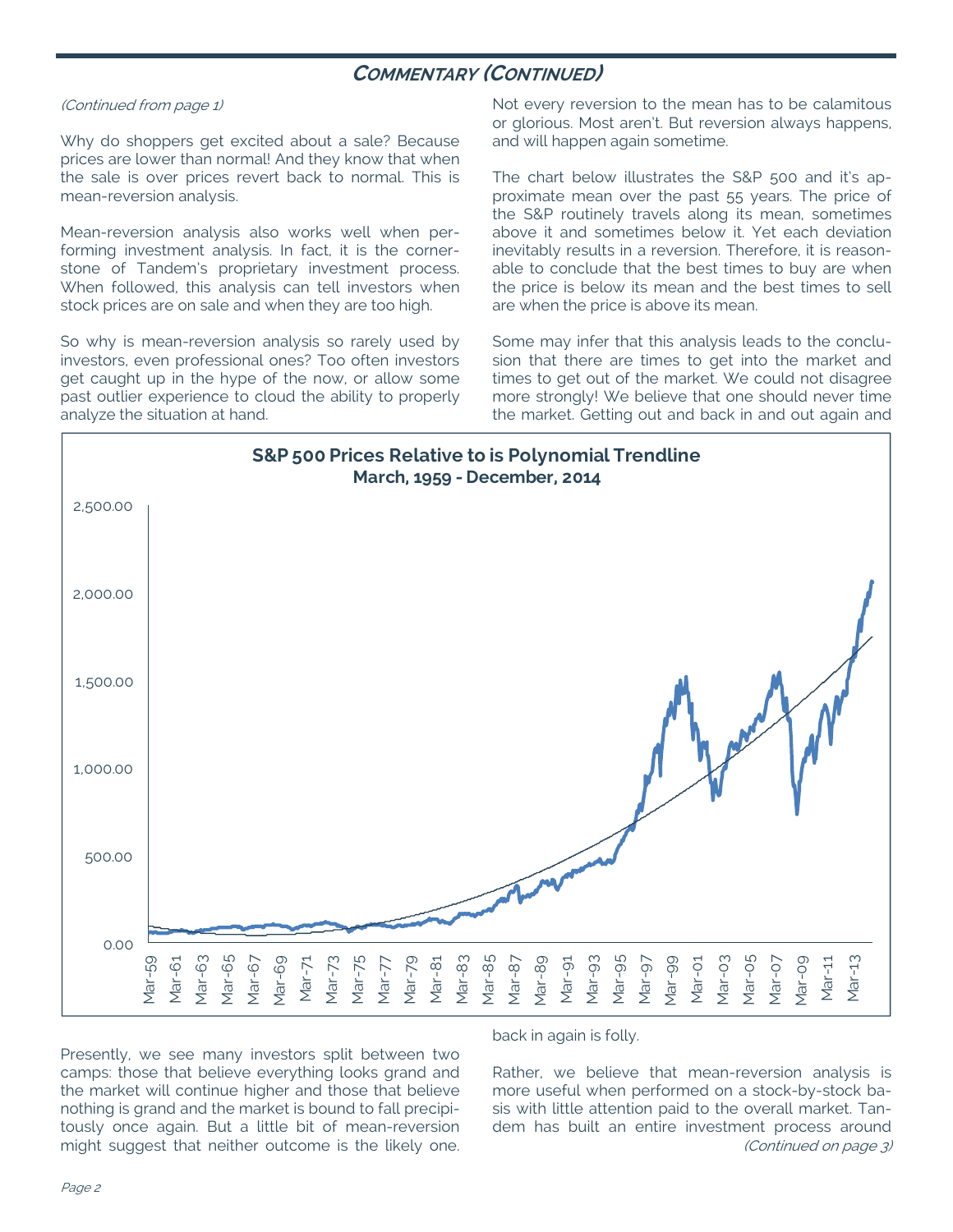## **COMMENTARY (CONTINUED)**

#### (Continued from page 2)

mean-reversion analysis. We apply it regularly to our universe of 1,600+ stocks, but never to "the market". It is a lot of math and proprietary formulas, but it is straightforward concept. We calculate our proprietary ratio for each stock and observe the ratio relative to its mean. stocks and wait for other stocks we like to go on sale. As Benjamin Graham asserts in The Intelligent Investor, "price determines return". In other words, paying a reasonable price is key to investment success.

Fortunately for us, most investors would appear to ignore mean-reversion analysis. Or at least they seem to



When a ratio travels too far above its mean, we buy the stock. When it travels too far below, we sell a portion of the stock. Hopefully the above chart illustrates this. We can buy and sell with confidence because we know the ratio will ultimately revert to its mean.

By observing and evaluating individual stocks relative to their mean, we are able to buy and sell accordingly. If we were to follow "the market" we might infer that all stocks are behaving similarly. Sometimes they do, particularly when "the market" is at an extreme. But mostly they behave individually.

.

For the past year or so, we have found more stocks overvalued than fairly valued or undervalued. As a result, we have taken profits and not reinvested all of the cash we raised. This in no way reflects our opinion of stocks generally. Only that we have found more stocks to sell than buy - which means cash levels in our portfolios have been increasing. This makes our portfolios more defensive in nature right now because we are less fully invested then "the market"

But selling does not take us out of "the market". It simply reduces our exposure to overpriced stocks. Most stocks in our portfolios are still fairly valued, and some are even undervalued. By following our meanreversion analysis, we naturally take profit in expensive based upon observed behavior. If everyone practiced mean-reversion analysis, the market would be more efficient. We prefer to do the work required to discover its inefficiencies..

Mean-reversion analysis is by no means perfect. It is conceivable, albeit rare, that a stock may permanently break away from its mean and establish new territory, good or bad. We can live with missing out on the rare good exception. We simply want to avoid the bad exceptions. By doing so, we miss far more false opportunities than real ones.

We mentioned in our Market Commentary that the S&P has gone nearly 3 years without a real correction. Therefore, the S&P has traveled a bit north of its mean. It will revert. We don't know when, But that doesn't mean investors should get out of the market. The mean increases as prices rise. By the time the market reverts, the mean could conceivably be higher than current prices.

Instead of getting out of the market, we simply take some profit in individual stocks that have traveled too far from their mean. We are content to patiently hold cash as we wait buy stocks that are attractively priced. Mean-reversion analysis sounds terribly complicate. Perhaps even boring. But it works for us.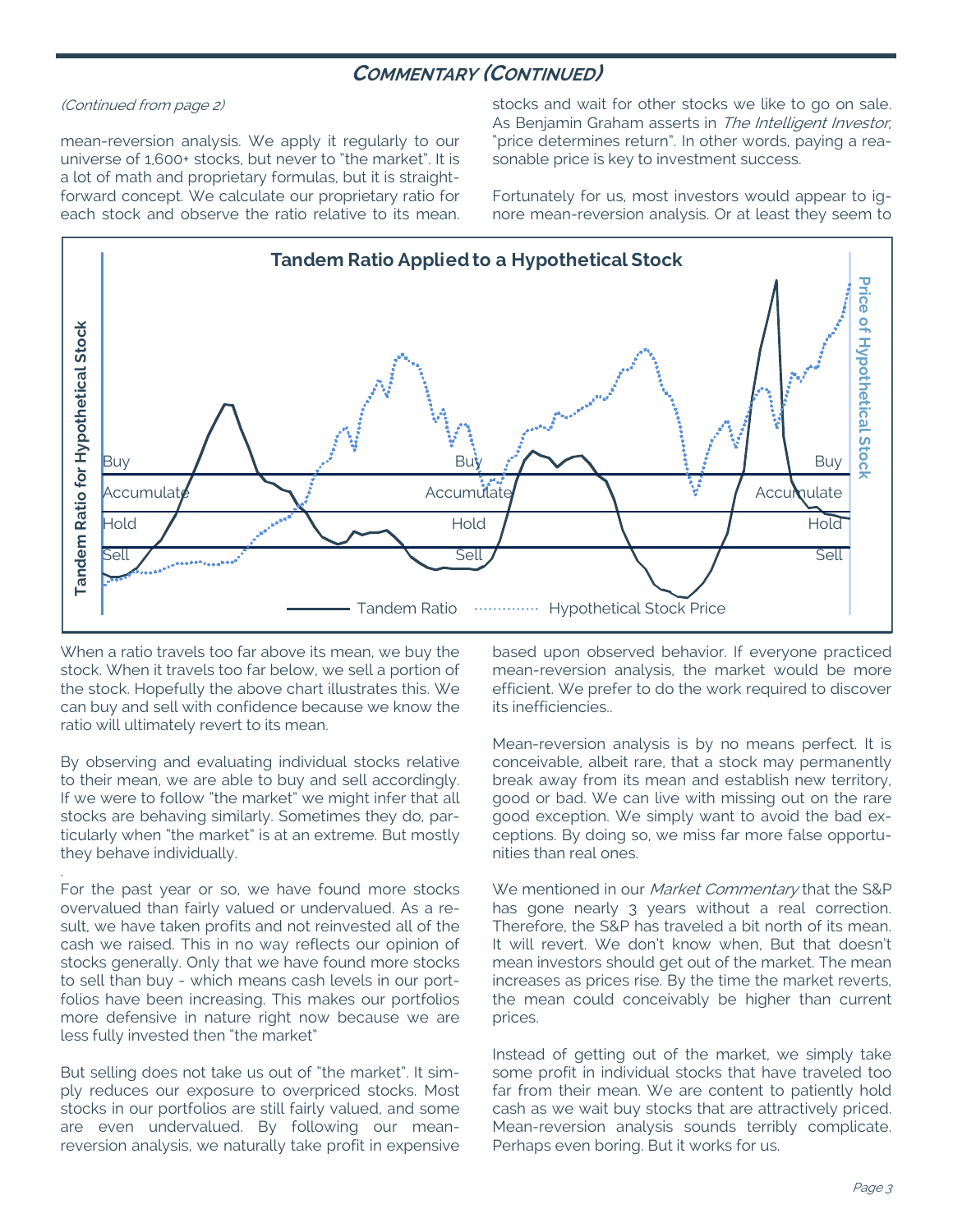## **MARKET COMMENTARY (CONTINUED)**

#### (Continued from page 1)

down that road this time. We have also addressed the lack of improvement in key fundamentals like real wages and corporate earnings that would seem necessary to warrant the extent of the stock market's recent appreciation. Instead of covering old ground, we would rather explore a less publicized effect of artificially low interest rates - the expansion of margin debt used for stock purchases and the level of speculation in the stock market as a result.

Low interest rates are considered to be economically stimulative. By lowering borrowing costs, it is assumed that consumers and businesses will spend beyond their means and thereby grow the economy. That hasn't worked so well this time around, largely because consumers are still burdened by debt accumulated during previous stimulative periods.

But lower borrowing costs have certainly helped stimulate one area where speculators play. Margin borrowing has reached levels only seen twice in the last 55 years (2000 and 2007). If you are unfamiliar with margin borrowing, good! Using margin to buy stock is not new and it's not necessarily bad until it becomes excessive. The best way to explain margin is with an example. Think about buying a home with a mortgage. You make a down payment and borrow the rest. When you sell the home, you keep whatever is left after you pay off your loan.

|                             | Initial<br>Investment | Investment<br>Increases to: | Investment<br>Decreases to: |
|-----------------------------|-----------------------|-----------------------------|-----------------------------|
| Investment<br>Value         | \$10,000              | \$15,000                    | \$5,000                     |
| Amount<br><b>Borrowed</b>   | \$5,000               | \$5,000                     | \$5,000                     |
| Equity after<br>Margin Loan | \$5,000               | \$10,000                    | \$0                         |

The same can be done with stock purchases. Instead of using a mortgage, you use margin. Instead of buying an asset with a relatively stable value like a home, you buy a stock that can fluctuate greatly in value. When the stock price rises, you are happy. When the stock price falls, you still owe the lender, and the lender gets nervous as your equity evaporates. If your equity recedes enough, the lender issues a margin call and you must either deposit more capital or sell your stock. Hopefully the table above shows how this might work.

(Continued on page 5)

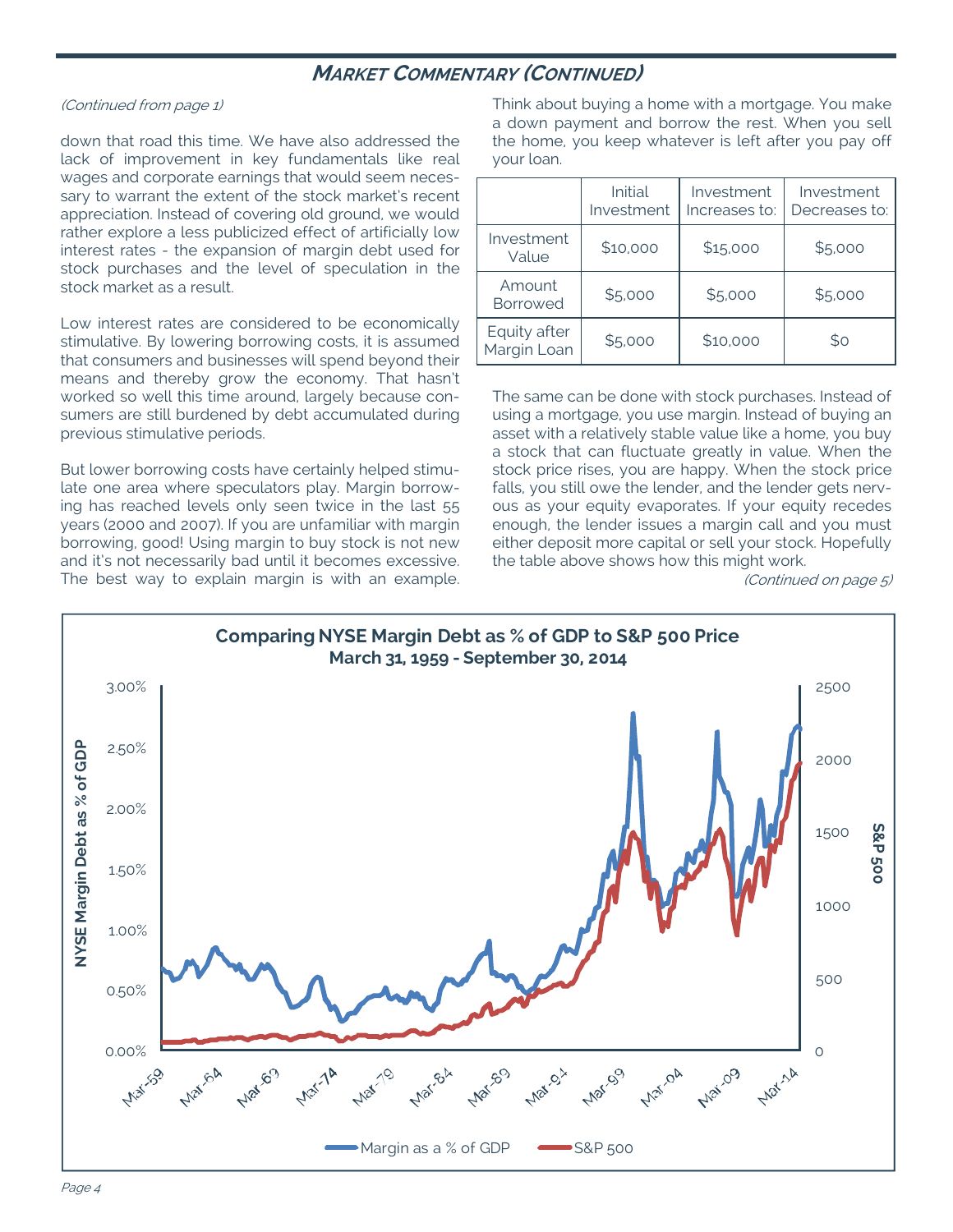### **MARKET COMMENTARY (CONTINUED)**

(Continued from page 4)

In isolation, margin calls have almost no impact on the overall stock market. However, when the volume of margin borrowing becomes extreme, margin calls can come en masse and cause selling to accelerate dramatically. Further compounding the situation is the fact that margin is frequently the tool of speculators rather than long-term investors. Speculators are less likely to stay the course if the market goes against them. These factors can cause market corrections to happen very quickly.

The chart at the bottom of the preceding page illustrates this point beautifully. Market tops typically coincide with excessive levels of speculation, represented by margin debt. We don't have to go back very far in history to recall the excesses that manifested themselves in 1987, 200o and 2007. A common way to speculate in the market is with borrowed money. So it is to be expected that margin peaks co-exist with market tops.

To be clear, high levels of margin do not indicate problems in the economy. Margin debt is not a predictive economic indicator. It is instead a coincident stock market indicator. When we see stock prices rising precipitously, margin debt levels may help us better understand why.

Sometimes recent history clouds judgment. The last two times margin debt reached these levels the S&P lost half of its value. Such behavior is not the norm. In 1987, margin levels reached historic proportion and the stock market fell 25% in a day. It was a scary day to be sure. However, the market quickly recovered and ended the year up 5.25%. It may be difficult to remember, but sometimes the stock market really does correct without collapsing.

These past six years have been a very profitable run for the market. A correction need not end that. However, artificially low rates have unintended consequences that cannot be ignored forever. One of them may in fact be increased margin debt. The longer free markets are prevented by artificial means from seeking their natural levels the more rapid the snap back to reality is likely to be when that time comes.

The market enjoyed a successful 2014. The economy grew steadily throughout the year and economic indicators are looking up. By all accounts, 2015 should be another fine year.

But 2015 could also prove to be a bumpy ride. Everything reverts to the mean eventually, When the time comes, it will be quick, healthy and it will hurt. But not for long if you are prepared. We think your portfolio is well prepared for whatever lies ahead.

## **OBSERVATIONS: A NEW MONTHLY COLUMN**

F or years we have known internally how insightful<br>Billy Little's market observations have proven to<br>be. Now you will have the opportunity to read Billy Little's market observations have proven to be. Now you will have the opportunity to read them for yourself. In December, Billy began sharing his thoughts through his monthly column **Observations**, available both on our website and on our Tandem page on LinkedIn.

**Observations** is more technical in nature than **The TANDEM Report**. It is also more bold. In his January column, Billy offers up a few predictions for the year ahead while giving his unique perspective on 2014.

As a monthly piece, we anticipate that **Observations** will prove to be a nice compliment to the quarterly **TANDEM Report**, allowing us to share in a more timely and in-depth way Billy's reflections on current events. For instance, since this newsletter was set to go to press, the market has continued a selloff, interest rates have gone lower, the dollar has strengthened, the Swiss National Bank caught everyone by surprise and oil's collapse has deepened. Many of these events will impact how we manage your portfolio. Billy will no doubt address the most critical ones in his next column

in February. So please look for it on our website and LinkedIn in a few weeks.

In the meantime, we have saved enough space in this edition to briefly address what we view as the most interesting recent event. Assuming you have already read the rest of this newsletter, you are aware of our positions on Central Bank intervention and meanreversion. Since the Great Recession, Central Banks have been doing their darnedest to prevent markets from seeking their natural levels.

In 2011, The Swiss National Bank (SNB) pegged the Swiss Franc to the Euro in effort to keep the Franc from strengthening further and harming the Swiss economy. It was a bold and costly move for the SNB. On January 15<sup>th</sup>, SNB caught the world by surprise and threw in the towel. Once unpegged, the Franc surged nearly 20% in value against the Euro. We suspect this will not be the last Central Bank surprise to come and that as more follow, prices will begin a hasty return to their mean. Artificial pricing is not sustainable, and **Observations** may have something interesting to say about it in February.